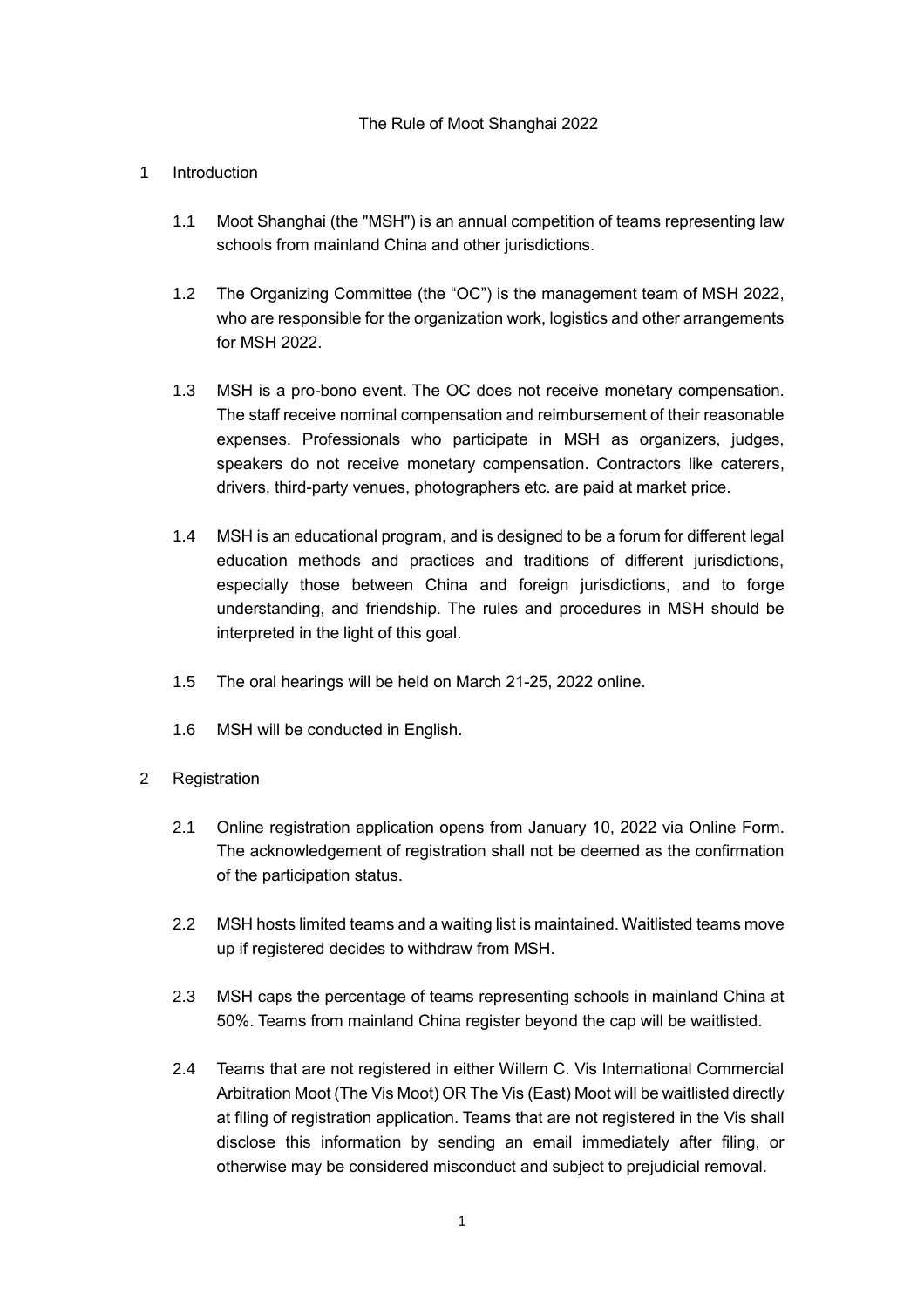- 2.5 The pairings in the general rounds will evade pairings of teams that are scheduled to meet in the Vis or the Vis East. Teams shall provide information of their potential pairs in the Vis or the Vis East when such information is available.
- 2.6 Team may decide to withdraw without prejudice by February 5, 2022. Any withdraw or no-show after this date will be considered a misconduct and may affect the school's registration in future MSH.
- 2.7 MSH reserves the right to refuse or remove the registration of any team, and such refusal or removal is in the absolute discretion of the OC. When exercising this discretion, the OC will have regard to, but not limited to, the past conduct of teams from that institution (e.g., any unjustified no-show, any past violation of any rules of MSH).
- 2.8 MSH will announce the List of Participation Teams for MSH 2022 by February 15, 2022. Upon the announcement, the successful registered teams should fill in their team members list and other information in their account of the MSH official website by February 20, 2022.
- 3 The Problem
	- 3.1 MSH, as a pre-moot event of the Vis Moot, adopts and distributes the Moot Problem and related case materials of the Vis Moot in their original form.
	- 3.2 Identical to the Vis Moot, the Problem will consist of the statements of claim and defense and the additional request with their exhibits, any order of the arbitral tribunal issued prior to the date on which the Problem is distributed, and the clarifications issued by the Vis Moot Directors.
	- 3.3 The facts in the dispute that is the subject matter of MSH are given in the Problem. Facts alleged in the statements of claim and statement of defense including the exhibits to those statements, as well as in the clarifications, are taken to be correct unless there is contradiction between them. No additional facts may be introduced into MSH unless they are logical and necessary extension of the given facts or are publicly available true facts, and may introduced in the Vis Moot under its rules.
- 4 Teams
	- 4.1 Teams may come from either a law school or another higher educational institution that includes law as part of its program of study. A team is composed of at least two students registered at that school or institution. Students may be registered either for first degree or an advanced degree and need not be from the country in which the institution is located.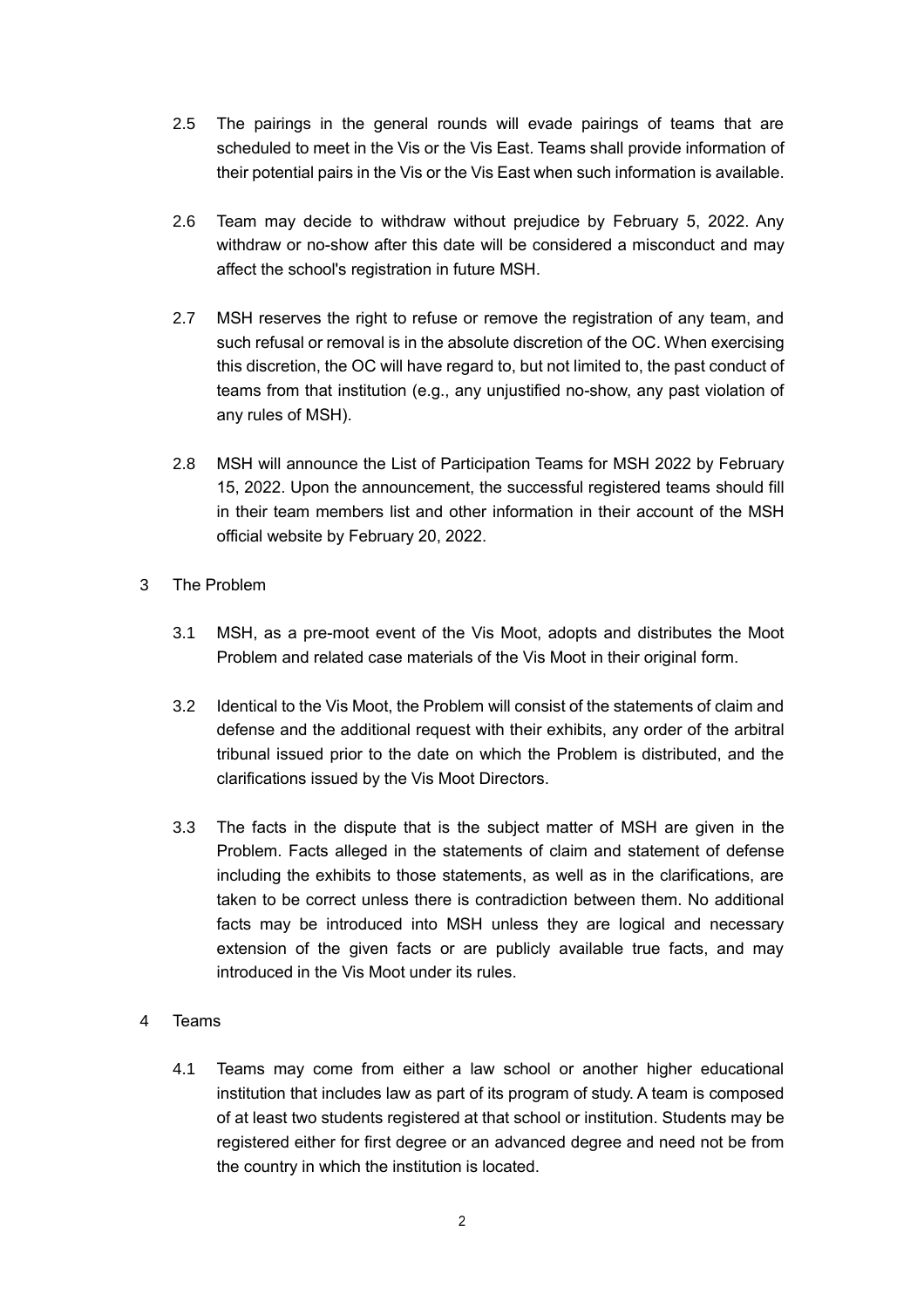- 4.2 No student who has been licensed to practice law is eligible to participate except with permission of the OC.
- 4.3 Each participating law school or other institution may enter one team. The OC may at his/her absolute discretion approve more than one team representing one school or institution for the narrow purpose of paring.
- 4.4 Teams shall attend two rounds technical tests which aim to test its network, microphone, camera to ensure smooth running of the competition. During the second-round test, teams are required to use the same equipment and network of the competition.
- 4.5 Where technical problem of the team may lead to the failure of attendance in the competition during the test, the organizing committee will provide the team with a second chance for a retest. The team(s) who fail(s) twice in the test deemed as disqualification for MSH for MSH to make sure the smooth operation of MSH 2022, and the team in the waiting list may move up.
- 5 Oral Hearings
	- 5.1 The oral hearings will be held online.
	- 5.2 The published schedules of oral hearings will be Beijing time (GMT+8). Teams shall bear the risk of any misunderstandings arising from different timezones. As far as possible, the OC will consider the location and time difference of the teams when preparing for the scheduling.
	- 5.3 Each team will argue four times in the general rounds, twice as claimant and twice as respondent.
	- 5.4 The oral presentation of each team is, in principle, 30 minutes. The team should allocate equitably the time available to the two individual advocates. However, the arbitral tribunal may exceed the time limits stated as long as neither team is allowed more than 45 minutes to present its argument, including the time necessary to answer the questions of the tribunal. It will be the responsibility of the tribunal to ensure that the teams are treated fairly.
	- 5.5 In case a team fails to appear for a scheduled oral hearing, the arbitral tribunal after notifying the OC and waiting for 15 minutes will conduct the oral hearing ex parte. The attending team may present its arguments and will be scored as if the absent team were present. The team that fails to appear at the scheduled oral hearing forfeits all points for the round. If only one oralist from the team appears for the oral hearing, the single oralist shall be allowed to plead and receive an individual score for purposes of calculating individual oral pleading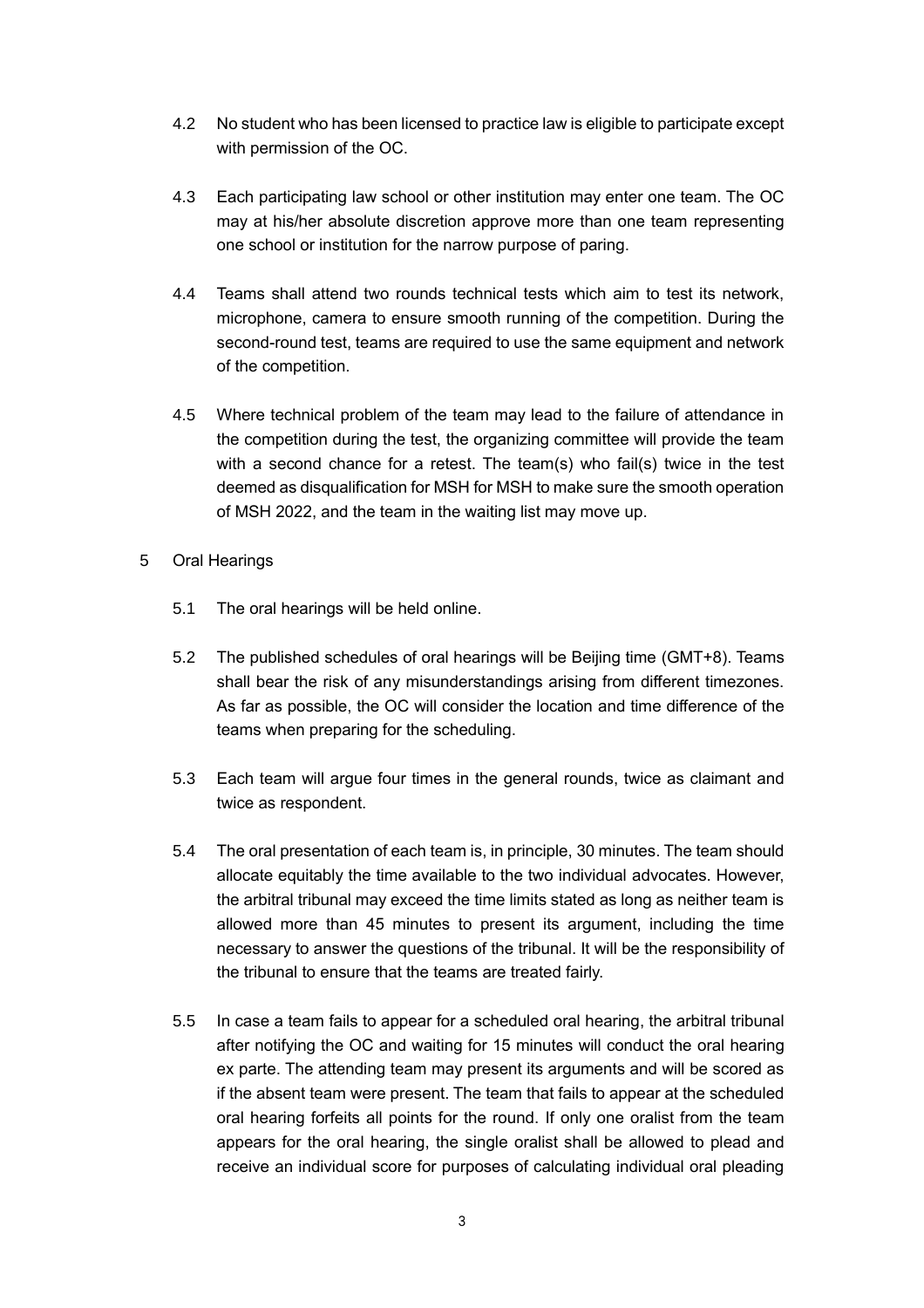scores.

- 5.6 The arbitrators are requested to act during the oral hearings the way they would in a real arbitration taking into account that this is an educational exercise. There are significant differences in style dependent both on individual personalities and on perceptions of the role of an arbitrator (or judge) in oral argument. Some arbitrators or arbitral tribunals, may interrupt a presentation with persistent or even aggressive questioning. Other arbitrators or arbitral tribunals, may listen to an entire argument without asking any questions. Therefore, teams should be prepared for both styles of oral presentation.
- 5.7 Some arbitrators or arbitral tribunals will ask one team to present its argument on all of the issues before the other team is permitted to present its argument. Other arbitrators or arbitral tribunals will ask both teams to argue one issue first before they both argue in respect of a second issue. Normally the party who has raised the issue will argue first. Therefore, normally the claimant would argue first, if it is to present its arguments on all of the issues before the respondent is permitted to argue. However, if the respondent has raised an objection to the jurisdiction of the Arbitral Tribunal or other such defense, the tribunal would normally ask it to present its arguments on that issue before the claimant responds to it.
- 5.8 The arbitrators or arbitral tribunals will decide whether rebuttal arguments will be permitted. Whether or not rebuttal will be allowed can be expected to change from one argument to the next.
- 5.9 No exhibits may be used during oral arguments that do not come directly from the Problem. Exhibits that are designed to clarify time sequences or other such matters may be used, but only if the arbitrators and the opposing team are in agreement. Where a team believes the opposing team is using an exhibit not complying with the previous sentence, it must raise an objection with the tribunal. The tribunal is empowered to determine whether the exhibit complies with the requirements of this paragraph. Objections must be raised during the course of the actual hearing, thereafter a team cannot raise any such objections.
- 6 Scoring
	- 6.1 Each arbitrator will score each of the oralists on a scale of 50 to 100.The scores of the two oralists will be added to constitute the team score for that argument. Therefore, each team could score a maximum of 200 points per arbitrator per argument, or a theoretical maximum of 2,400 points for the four arguments. Arbitrators will score the oral arguments without knowledge of the results of earlier arguments.